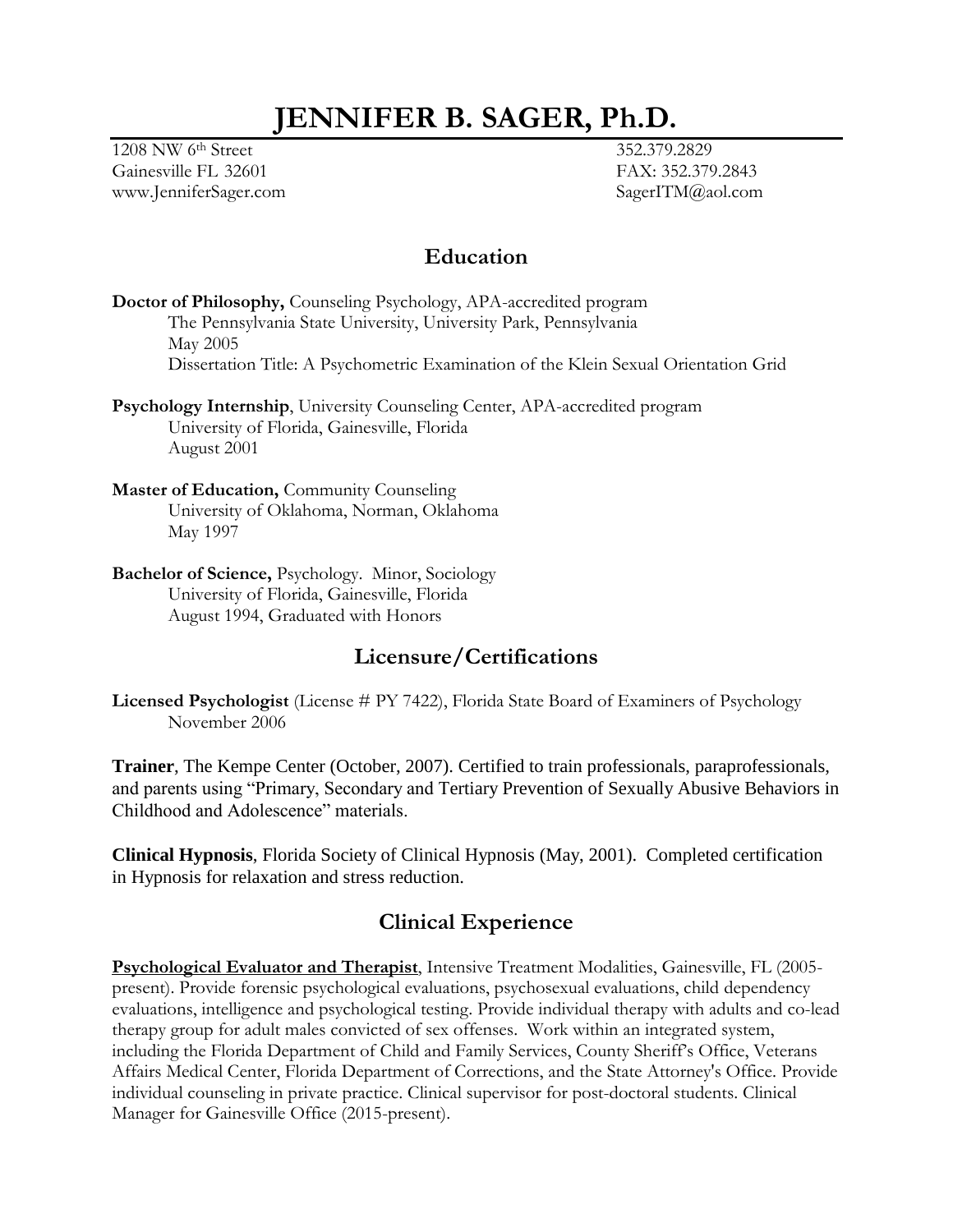**Visiting Assistant Professor,** University Counseling Center, University of Florida (2006-2007). Provided individual, couples, and group counseling. Revamped Math Confidence materials and Lead Facilitator for Math Confidence Group. Served as a member of the clinical services committee, which implemented utilization of a clinical assessment for outcome data. Provided training on counseling Transgendered individuals for APA approved internship seminar, Transgender Employee workshop for UF employees and consulted with Human Resources regarding inclusion of Transgendered Employee Rights Policy for Supervisors. Provided supervision of doctoral student. Served as sole liaison to Multicultural Affairs and LGBT Affairs. Created and presented diversity focused outreach programming and consultation to various departments on campus.

**Counseling Center Associate,** University Counseling Center, University of Florida (2001-2006). Provided individual, couples, and group counseling. Developer and therapist for Invincible Black Woman's empowerment group and Academic Success group. Co-therapist for LGBT empowerment group and Math Confidence group. Provided training on counseling Transgendered individuals for APA approved internship seminar and CE workshops to Counseling Center staff. Supervision of doctoral and masters students. Created and presented diversity focused outreach programming and consultation to various departments on campus.

**Counseling Center Internship**, University Counseling Center, University of Florida (2000-2001). Provided short-term individual, couples, and group counseling. Co-facilitated general therapy and LGBT empowerment group. Provided consultation and outreach programs, personality assessment, and on-call rotation. Supervision of doctoral candidate.

**Counseling Center Practicum**, Center for Counseling and Psychological Services, The Pennsylvania State University (1998-2000). Conducted brief individual counseling and intake assessments.

**Supervision Practicum**, The Pennsylvania State University, University Park, PA (1998-1999). Supervised two Master's level Elementary School Guidance students on individual therapy cases. Provided group supervision for Master's level Secondary Education-School Guidance students.

**Group Therapy Practicum**, The Pennsylvania State University (1998).Co-facilitated a psychoeducational training group with college students. Sessions focused on understanding group dynamics and group process.

**Career Counseling Practicum**, Career Services, The Pennsylvania State University (1998). Provided brief individual career counseling with college students focusing on career, developmental, and emotional stability issues. Administered and interpreted vocational assessment instruments and wrote psychological reports. Facilitated a brief career psycho-educational group for college students.

**Counseling Practicum**, CEDAR Clinic, The Pennsylvania State University (1997-1998). Conducted brief individual counseling with college students.

**Staff Therapist**, Integris Southwest Medical Center, Oklahoma City, OK (1996-1997). Provided individual therapy for adults, adolescents, and children, as well as couples and family counseling. Facilitated counseling groups in the Moore school district for adolescents with academic and behavior problems. Co-facilitate an adult women's support group and a psychotherapy group for adolescent girls in a group home. Co-led an ongoing aftercare group for adults with alcohol and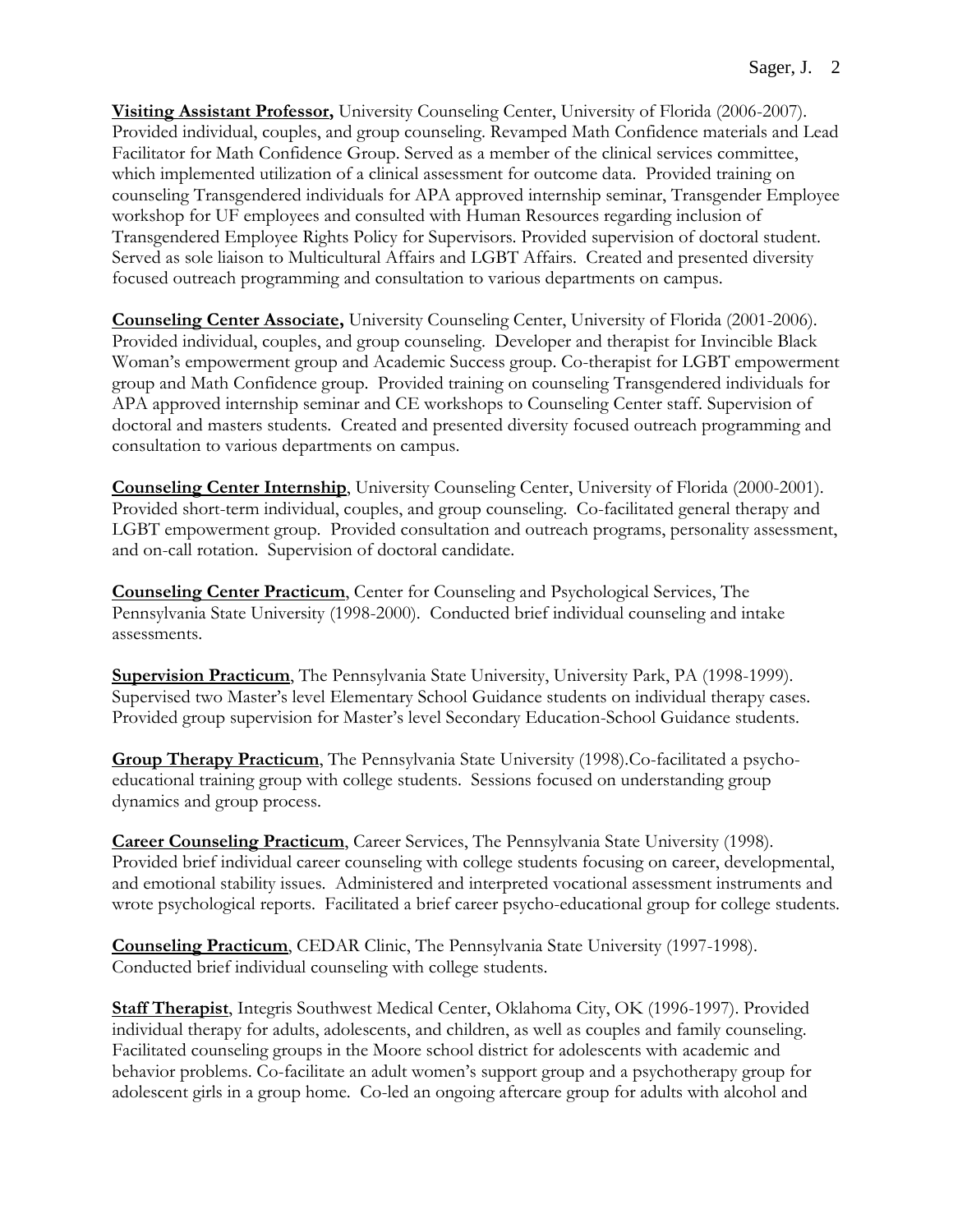narcotic addictions. Administered and interpreted assessment instruments, wrote psychological reports, and collaborated on psychopharmacology sessions.

**Psychological Assistant**, Southern Oklahoma Resource Center, Pauls Valley, OK (1995-1997). Provided on-going individual counseling for adult and adolescent clients at an institution for individuals with developmental disabilities and dual diagnosis. Developed group therapy program and co-facilitated social skills enhancement groups. Conducted intellectual and adaptive behavior assessments, including WAIS-R, WISC-III, SV-IV, Leiter International Performance Scale, TONI, Wilcox-Johnson, and Vineland Adaptive Behavior Scales. Wrote psychological reports, and developed treatment plans.

**Student Counselor**, University of Oklahoma Counseling Clinic, Norman, OK (1995-1996). Provided brief individual and couples counseling for diverse, adult population. Administered and interpreted assessment instruments (MMPI-2, MMPI-A, MCMI, and WAIS-R) and wrote psychological reports.

# **Consultation**

**Forensic/Court Room Testimony** (2009 – present). Provide expert witness testimony for Criminal and Family Law courts. Deemed expert witness in 8<sup>th</sup> Judicial Circuit Court (Alachua County), 3 rd Judicial Circuit Court (Columbia County), 5th Judicial Circuit Court (Citrus, Hernando, and Marion County), 7<sup>th</sup> Judicial Circuit Court (Putnam County), 13<sup>th</sup> Judicial Circuit Court (Hillsborough), and 20<sup>th</sup> Judicial Circuit Court (Lee County). Additional evaluations conducted in Volusia County, 12th Judicial Circuit (Sarasota County, DeSoto County), and 9th Judicial Circuit (Orange County).

**University of Florida Office of Equal Opportunity** (December 2008). Provided training to Vice President for Human Resource and Management Team on how to provide equal services to Transgender employees, including transition guidelines and employee privacy.

**City of Gainesville Office of Equal Opportunity** (April 2008). At the request of Mayor Hanrahan provided training on how to interpret and implement the newly passed Anti-Discrimination Ordinance for Transgender individuals. Training participants were officials in the Gainesville community, including agencies such as the Police Department, Fire Rescue Department, Regional Utilities, Human Resources, Park and Recreation.

**African-American Program for Improvement and Retention in Education** (A.S.P.I.R.E) (2002- 2007).Created and/or fostered relationships with the Institute for Black Culture, Admissions Department, Board of Regents Scholars, Student Financial Affairs, McNairs Scholars, Office of Graduate and Minority Programs, Levin School of Law and the Center for the Study of Race and Race Relations, National Pan-Hellenic Council and Multicultural Greek Council. Presented outreaches have included Financial Management for College Students, Academic Success, Career Planning, Ethical Dating, and Moving Beyond the Invincible Black Woman Syndrome. During the 2005-2006 academic year, the ASPIRE program was expanded to address the needs of Hispanic/Latino(a) American students. Revised ASPIRE brochure in 2006.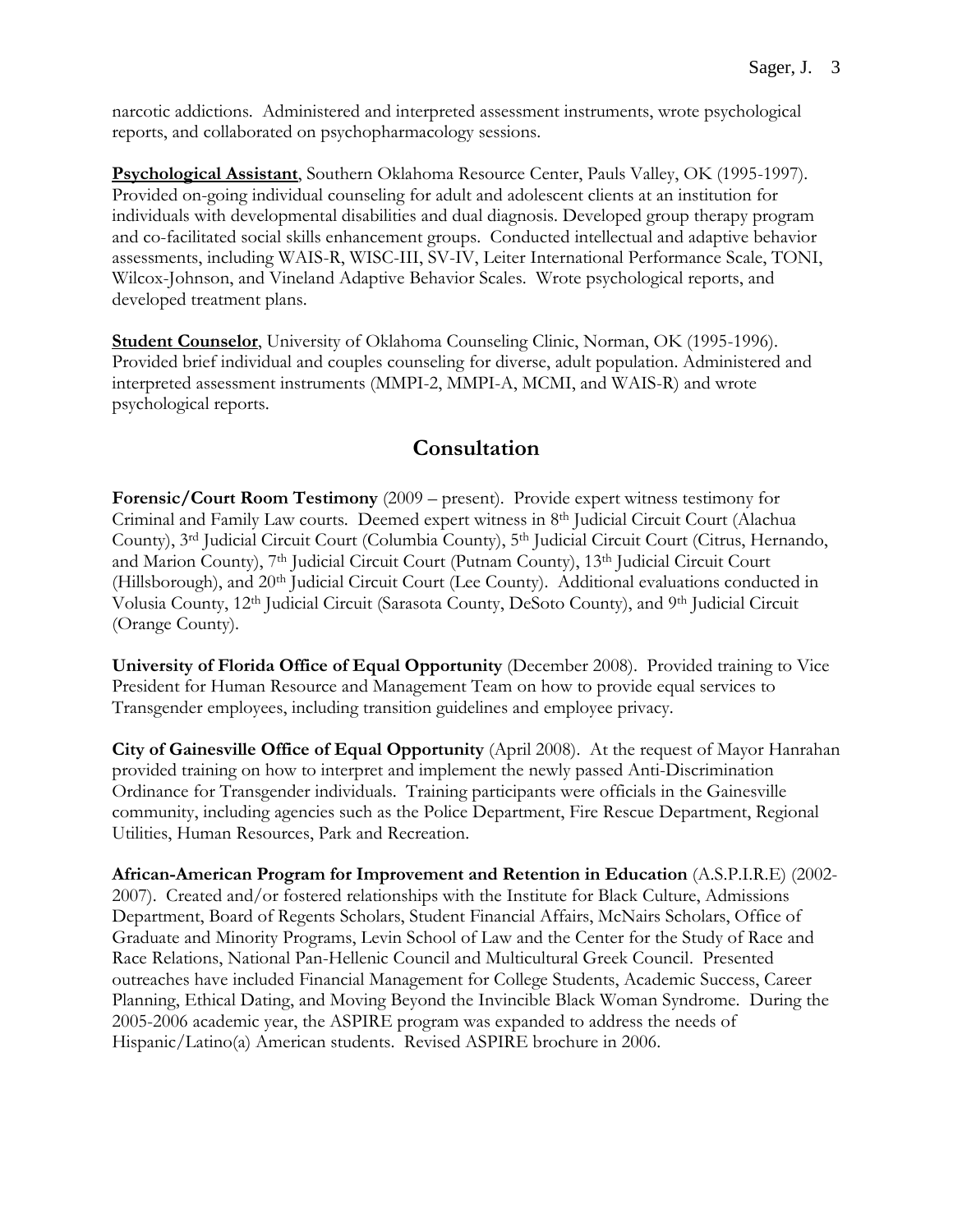**Multicultural Greek Council** (2006-2007). Revised psychometric instrument to assess current functioning of Multicultural Greek Council. Assisted in the development of the focus group agenda and co-led focus groups.

**National Pan-Hellenic Council** (2005-2007). Identified the potential issues and needs in Black fraternities for the purpose of increasing academic success through systemic changes. Created quantitative needs assessment, assisted in the development of the focus group agenda, co-led focus groups, and responsible for data assessment. Presented results and proposed specific interventions to Office of Sorority and Fraternity Affairs Assistant Director and Graduate Advisors. Continued liaisons with OSFA Assistant Director, Advisors, and executive members of the Greek organizations to ensure increased academic success.

**University of Florida Division of Housing** (2005-2007). Trained area and hall directors in lesbian, gay, bisexual, and transgendered community issues. Co-developed training program that fostered personal awareness, knowledge, and skill building. Continued contact with housing staff to create an alliance between the university housing department and Gay student groups.

**University of Florida Division of Student Affairs** (April 2005). Provided training for Division of Student Affairs personnel in lesbian, gay, bisexual, and transgendered community issues. Codeveloped training program which fostered personal awareness, knowledge, and skill building.

**University of Florida Police Department** (2004-2005). In 2004, trained all sworn and non-sworn officers in lesbian, gay, bisexual, and transgendered community issues. Co-developed training program that fostered personal awareness, knowledge, and skill building. Continued contact with UPD to create an alliance between the university police department and Gay student groups. In 2005, trained sworn office in working with emotionally disturbed student issues.

**Gator Gay-Straight Alliance** (2001-2006). Faculty Advisor. Counseling Center liaison for gayaffirmative training for Division of Housing workshops. Currently all Resident Assistants are required to attend the GGSA training, increasing their sensitivity to LGBT issues. Served as Counseling Center representative on R.A. training manual revision committee. Created print materials for Transgendered Remembrance Day.

**Hillel Foundation at the University of Florida** (2001). Developed diversity training to meet current needs of Hillel foundation. Provided extensive diversity training for students and professionals. Emphasis was on diversity within diversity issues.

# **Publications**

### **Periodical Publications**

Steinberg, S. & Sager, J.B. (December 21, 2015). How to Parent Against Rape Culture. *The Washington Post.* Retrieved from https://www.washingtonpost.com/news/parenting/wp/ 2015/12/21/how-to-parent-against-rape-culture-for-one-thing-start-young/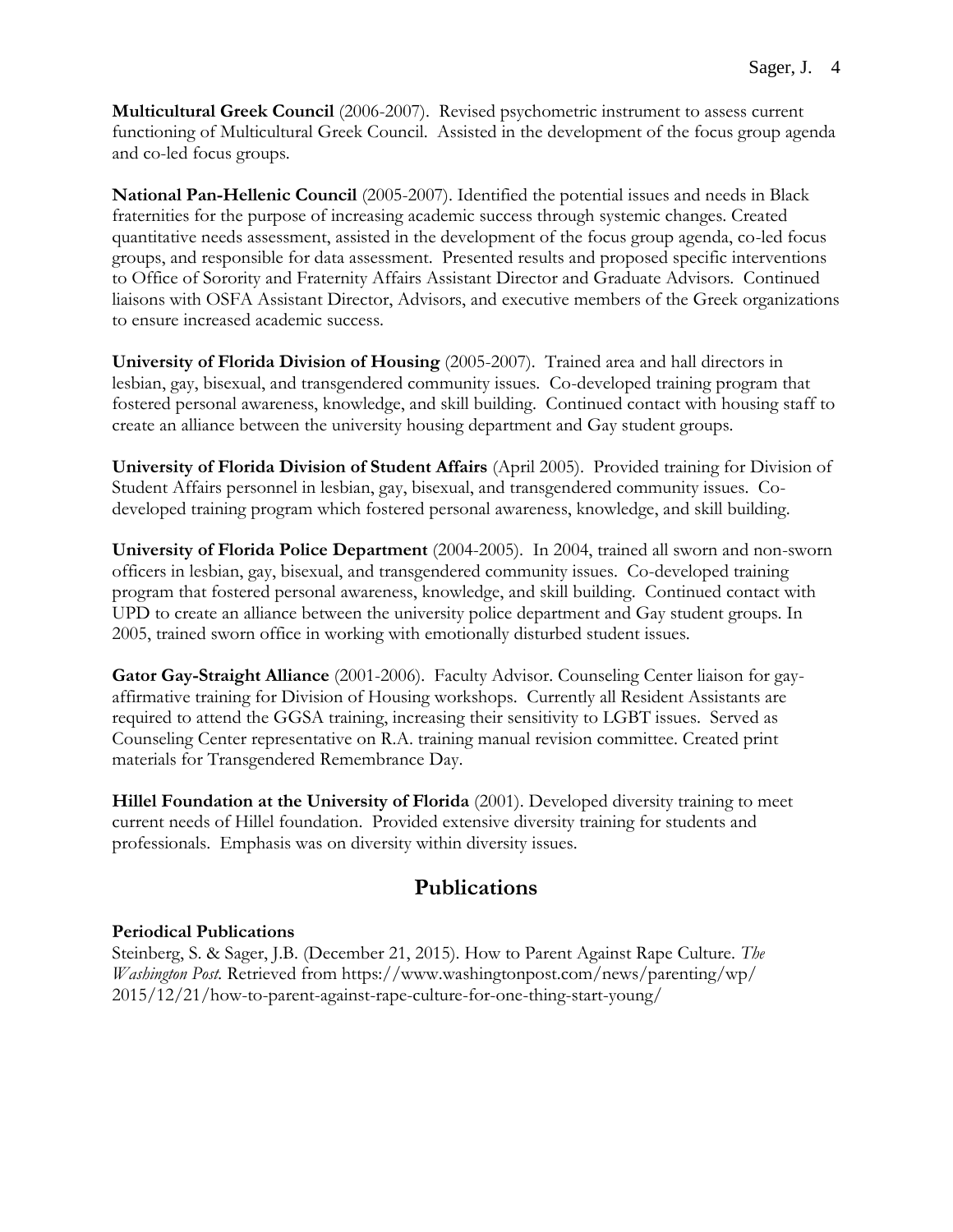Steinberg, S. & Sager, J.B. (June 5, 2015). 6 Tools to Help Protect Children from Sexual Abuse. *The Huffington Post.* Retrieved from http://www.huffingtonpost.com/stacey-steinberg/6-tools-to-helpprotect-children-from-sexual-abuse\_b\_7513654.html

### **Refereed Publications**

Parker, W. & **Sager, J.B.** (2007). *Becoming multiculturally responsible on campus: From awareness to action.* Wilmington, MA: Lahaska Press/Houghton Mifflin.

Hernandez, C. & **Sager, J.B.** (2006). Counseling lesbian, gay, bisexual, and transgendered students. In J. Wittmer & M. A. Clark (Eds.), *Managing Your School Counseling Program: K-12 Developmental Strategies* (3rd ed.). Minneapolis, MN: Educational Media.

**Sager, J.B.,** Gustafson, L.M, & Byrd, C.E. (2006). The psychology of transgendered. In G. Teague (Eed.), *The New Goddess: Transgendered Women in the Twenty First Century.* Waterbury, CT: FineTooth Press.

**Sager, J.B.** (2005). A psychometric examination of the Klein sexual orientation grid: What does it measure? Unpublished doctoral dissertation, The Pennsylvania State University.

**Sager, J.B.,** Schlimmer, E.A., & Hellmann, J.A. (2001). Latin American lesbian, gay, and bisexual clients: Implications for counseling. *Journal of Humanistic Counseling, Education, and Development,* 40, 21- 33*.*

**Sager, J.B.** (2000).Twin studies. In T. F. Murphy (Ed.), *Reader's Guide to Lesbian and Gay Studies* (pp. 595-596) . Chicago: Fitzroy Dearborn Publishers.

### **Non-Refereed Publications**

**Sager, J. B**. (2002).*Understanding Transgendered*. University of Florida Counseling Center Brochure Series (J. L. Resnick, Series Editor).

# **Presentations and Workshops**

### **Continuing Education Presentations**

Anderson, K.A., **Sager, J.B.,** Chriss, S. (2017).*Inclusive Legal Services for Transgender Clients*. Webinar approved for 2 CLE credit hours including 2.0 Bias Elimination.

### **Refereed Presentations**

**Sager, J.B.** (2013). *Super Hero Training Camp: How to Reduce Sexual Risk to Children without Scaring Them.*  Workshop presented at 2013 Florida Afterschool Conference, Orlando, Fl.

**Sager, J. B.** (2006). *Evaluating Academic Success Strengths in the Black Greek Fraternity System.* In S. Robinson (Chair), Using Innovative Consultative Techniques to Reach and Access At-Risk African-American and Hispanic/Latino College Men. Symposium presented at the 114th Annual Convention of the American Psychological Association, New Orleans, LA.

Overton, M., **Sager, J. B**., Robinson, S., Maynard-Pemba, N. (2006). Utilizing a Collectivist Model to Initiate Change for African/Black Students in the Greek System. Poster presented at the Second Annual Cultural Competency Conference, Atlanta, GA.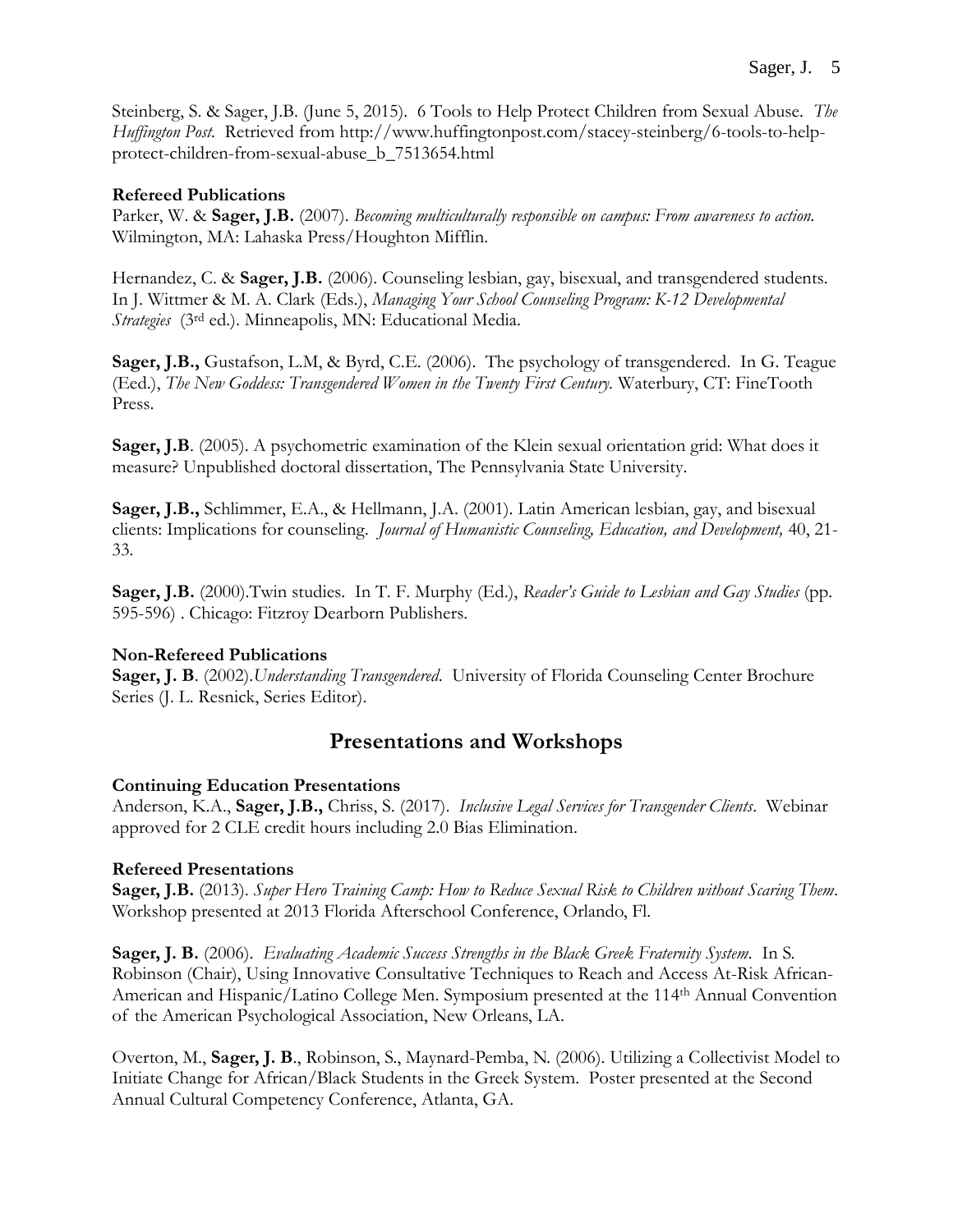Robinson, S., & **Sager, J. B.** (2005). *Suggestions for success: Evaluating academic achievement in National Pan-Hellenic Council (NPHC) Fraternities*. Workshop presented at the Third Annual Counseling Center Conference on Mental Health among Black College Students, Baltimore, MD.

Perez, R. M., Coleman, N. M, Constantine, M. G., Vicario, B. A., Smith, M. B., **Sager, J. B**., Tranakos-Howe, S. (2004). *Examining Productivity in Racial/Ethnic Minority Research in The Counseling Psychologist.* Poster presented at the 112<sup>th</sup> Annual Convention of the American Psychological Association, Honolulu, HI.

Hernandez, C. & **Sager, J.B.** (2004). *Not a Drag! Counseling Transgendered Individuals*. Half-day CE Workshop presented at the Pre-Conference of the American College and Personnel Association, Philadelphia, PA.

Hernandez, C. & **Sager, J.B.** (2003). *What a Drag! Counseling Transgendered Individuals*. Workshop presented at the Summer Institute for School and Mental Health Counseling, Orlando, FL.

**Sager, J.B.,** Hernandez, C., & Fox, S. (2003). *What a Drag! Demystifying Transgender*. Workshop presented at the 22nd Annual Conference of the Sexual Battery Committee of the Gainesville Commission on the Status of Women, Gainesville, FL.

**Sager, J. B.** (1999). *Networking for internship, academia, and professional practice.* Symposium chaired at the 107th Annual Convention of the American Psychological Association, Boston, MA.

**Sager, J. B.,** Hayes, J. A., Tozer, E., Frey, E., Epstein, S., Kiley, D. (1999, August). *HIV/AIDS Knowledge, Health Beliefs, and Risk Behaviors.* Poster presented at the 107th Annual Convention of the American Psychological Association, Boston, MA.

Hayes, J. A., Tozer, E., **Sager, J. B.** (1998, March). *Everything you always wanted to know about AIDS and probably already do: Why it isn't enough.* Workshop presented at the 42nd Annual Convention of the Pennsylvania School Counselors Association, University Park, PA.

**Sager, J. B.** & Napier, E. A. (1997, August). *Social skills treatment model for individuals with developmental*  disabilities. Paper presented at the 105<sup>th</sup> Annual Convention of the American Psychological Association, Chicago, IL.

### **Invited Presentations**

**Sager, J.B.** (2016). *Why Attachment Style Matters.* Workshop presented at Partnership for Strong Families, Gainesville, FL.

**Sager, J.B.** (2013, 2014). *Child Abuse Prevention: A Proactive Approach.* Child Abuse Prevention: A Proactive Approach. Workshop for Center for Assessment, Strategic Planning, Evaluation and Research. Multiple Locations for Elementary Schools in Florida (Naples, Orlando, and Miami).

**Sager, J.B.** (2013). *Superhero Training Camp: Keeping Kids Safe from Sexual Abuse (Level 1 training).*  Workshop presented at B'nai Israel Community Day School, Gainesville FL.

**Sager, J.B.** (2012). *Enhanced Parenting Training and Therapeutic Skills for In-Home Services*. Workshop presented at University of Florida Department of Pediatrics - Child Abuse Prevention Project, Gainesville, FL.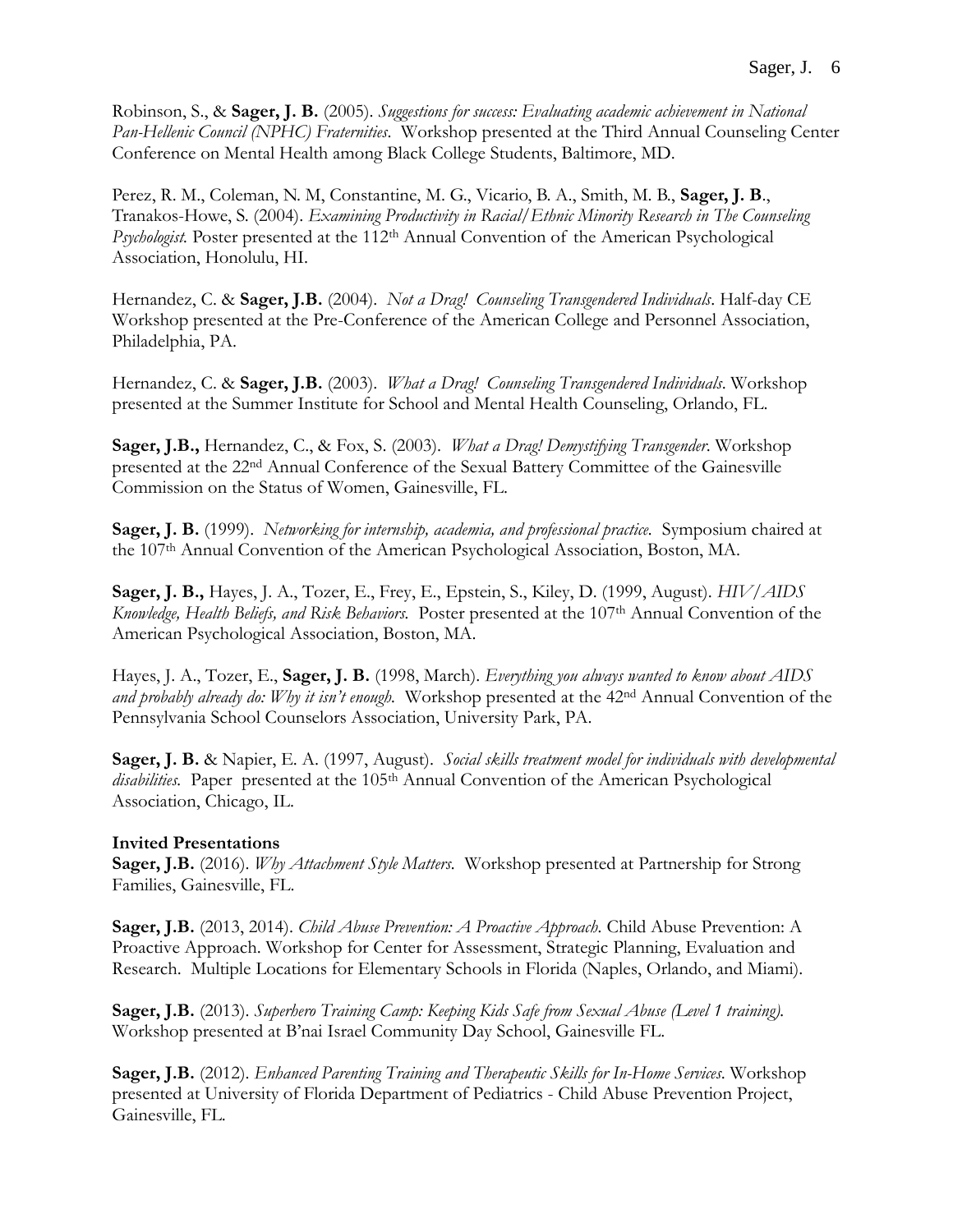**Sager, J.B.** (2012). *Protecting Our Kids: Advanced Skills Training for Daycare Workers.* Workshop presented at B'nai Israel Community Day School, Gainesville FL.

Spectrum Organization & **Sager, J.B.** (2011). *Trans-Awareness for Social Workers.* Continuing Education Workshop presented to NASW, Gainesville, FL.

**Sager, J.B.** & Howard, C. (2010). *Gender Identity for Community Businesses.* Workshop presented at Gainesville-Alachua County Employment Law Seminar Conference, Gainesville FL.

**Sager, J.B.** (2008). *Gender Identity for Campus Employees: Understanding Transgender Issues.* Workshop presented at the University of Florida Human Resource Services 3rd Annual Equal Employment Opportunity Conference, University of Florida, Gainesville, FL.

**Sager, J.B.** (2006). *Understanding the Hidden Rules: Being a First Generation College Student.* Symposium chaired at Family Weekend Conference, University of Florida, Gainesville, FL.

**Sager, J.B.** (2006). *Integrity Dating for the Phenomenal Black Woman*. Workshop presented at the 4<sup>th</sup> Annual Black Student Leadership Conference, University of Florida, Gainesville, FL.

**Sager, J.B.** (2005). *Is it a Boy or a Girl? Challenging Gender Issues on Campus.* Workshop presented at the annual meeting of the Intercollegiate Pride Conference, University of Florida, Gainesville, FL.

**Sager, J.B.** (2005). *Win Back Your Time.* Workshop presented at the annual meeting of the National Pan-Hellenic Council Leadership Summit, University of Florida, Gainesville, FL.

Hernandez, C. and **Sager, J.B.** (2005). *Update to TransIssues on Campus.* Continuing Education Workshop presented at the Counseling Center, University of Florida, Gainesville, FL.

**Sager, J.B.** (2005). *Moving Beyond the Invincible Black Woman's Syndrome.* Workshop presented at the 3rd Annual Black Student Leadership Conference, University of Florida, Gainesville, FL.

**Sager, J.B.** (2004). *The "I" in LGBTQ.* Keynote speaker for LGBTQA Family Reunion Student Assembly, University of Florida, Gainesville, FL.

**Sager, J.B.** (2004). *Overcoming the Invincible Black Woman's Syndrome.* Workshop presented at the 2nd Annual Black Student Leadership Conference, University of Florida, Gainesville, FL.

**Sager, J.B.** (2003). *Acknowledging the Question of Race.* Moderator for Question of Race Mini-Conference, Anti-Racism Coalition and WUFT-TV, Gainesville, FL.

**Sager, J.B.** (2003). *Introduction to the Invincible Black Woman's Syndrome*. Workshop presented at the 1<sup>st</sup> Annual Black Student Leadership Conference, University of Florida, Gainesville, FL.

Sager, J.B. (2003). *Personal finance strategies for long-term wealth*. Workshop presented at the 1<sup>st</sup> Annual Black Student Leadership Conference, University of Florida, Gainesville, FL.

**Sager, J.B.** & Hernandez, C. (2003). *What a Drag! Counseling with Transgendered Individuals.* Continuing Education Workshop presented at the Counseling Center, University of Florida, Gainesville, FL.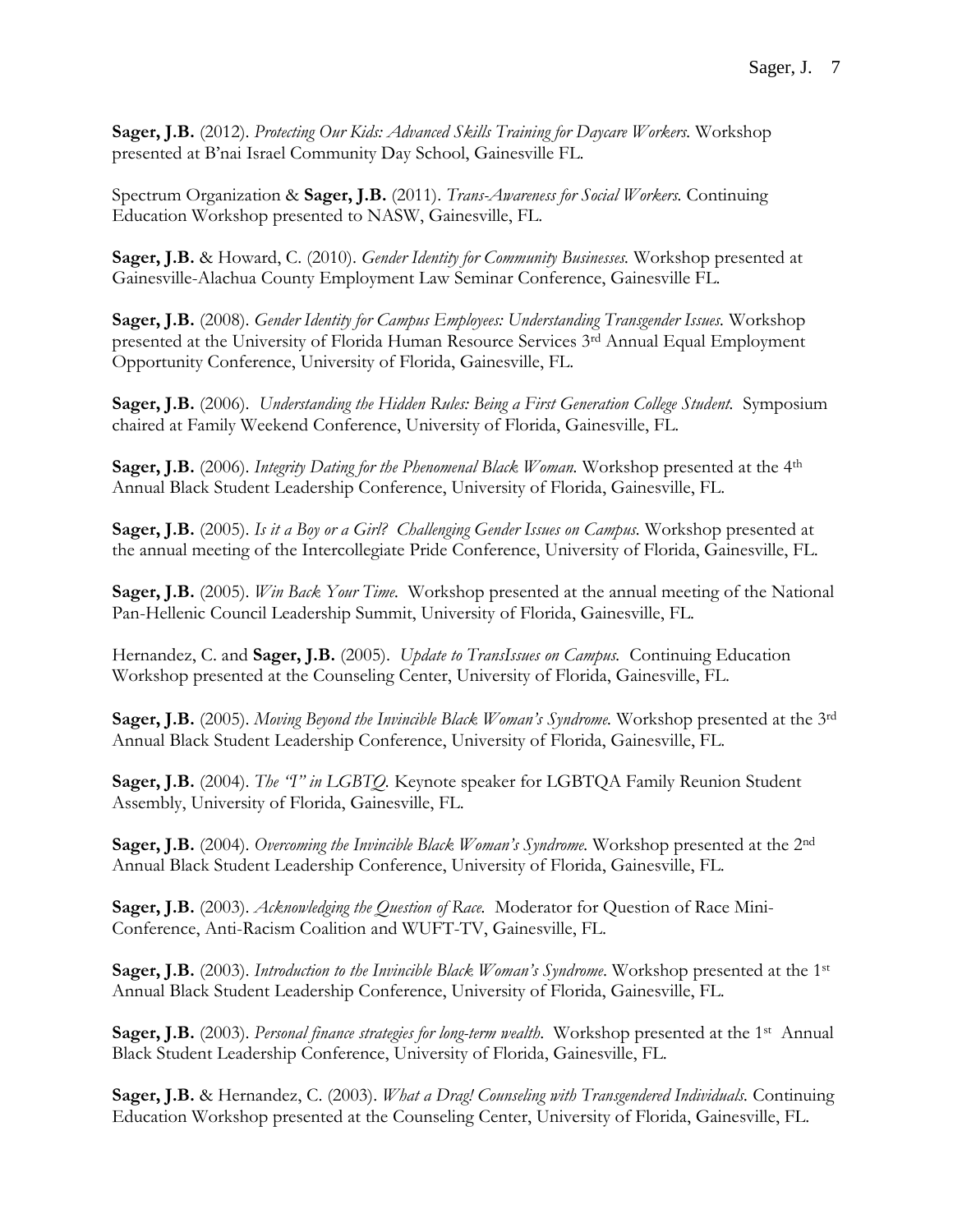Hernandez, C. & **Sager, J.B.** (2003). *Don't touch my rainbow: Intimacy and Autonomy with Lesbian, Gay, and Bisexual Couples.* Continuing Education Workshop presented at the Counseling Center, University of Florida, Gainesville, FL.

**Sager, J.B.** (2003). *Harnessing the Internet for Psychology Research.* Research Forum for the Counseling Psychology Department, University of Florida, Gainesville FL.

**Sager, J.B.** (2000). *More than two boxes: Understanding Transgendered Awareness*. Workshop presented at the Annual Diversity Conference for People Awareness Month, University of Florida, Gainesville, FL.

#### **Outreach Presentations**

*at University of Florida*

| Transgender Issues in the Workplace                                 | 2006 |
|---------------------------------------------------------------------|------|
| Holiday Financial Management for Graduate Students                  | 2006 |
| Time Management for Graduate Minority Students                      | 2006 |
| Ibuprofin is not a Vitamin: Stress as a Graduate Minority Student   | 2006 |
| Time Management for First Year Students                             | 2006 |
| Incorporating Multiculturalism for Undergraduate Students           |      |
| (McNairs Scholars)                                                  | 2006 |
| UF and Me: Orientation for African American students (PAACT)        | 2006 |
| Thriving at UF: Panel for Parents of UF Honors Scholars             | 2006 |
| Integrity Dating for Asian/Asian American Women and Men             | 2006 |
| Win Back Your Time - Video Telecast to University of South Carolina |      |
| and Clemson University                                              | 2006 |
| Integrity Dating for Black/African American Women and Men           | 2006 |
| What's the Right Thing? Multicultural Responsibility in             |      |
| Spike Lee's Films                                                   | 2006 |
| Violent Truth: Understanding the Wheel of Power in                  |      |
| College Relationships                                               | 2005 |
| Swimming Upstream to turn the tide: Women Images in the Media       | 2005 |
| Ibuprofin is not a Vitamin: Stress as a Graduate Minority Student   | 2005 |
| What's in a Name? Raising Awareness of Difference, Power,           |      |
| and Discrimination                                                  | 2005 |
| The Invincible Black Woman's Syndrome and Dating Violence           | 2005 |
| Understanding your Money: Strategies for Minority Graduate 2005     |      |
| Students                                                            |      |
| Being a Black Graduate Student on a White Campus                    | 2004 |
| Invincible Black Women (Jewels of Tau organization)                 | 2004 |
| <b>Stress Reduction for Minority Graduate Students</b>              | 2003 |
| Transgendered Remembrance Day Forum                                 | 2003 |
| Transgendered 101                                                   | 2003 |
| UF and Me: Training for Parents of Minority Students                | 2003 |
| Being a Black Student on a White Campus                             | 2003 |
| Black Graduate Student versus Southern Culture                      | 2003 |
| Academic Success for African American Students                      | 2003 |
| Invincible Black Women (AKA Sorority)                               |      |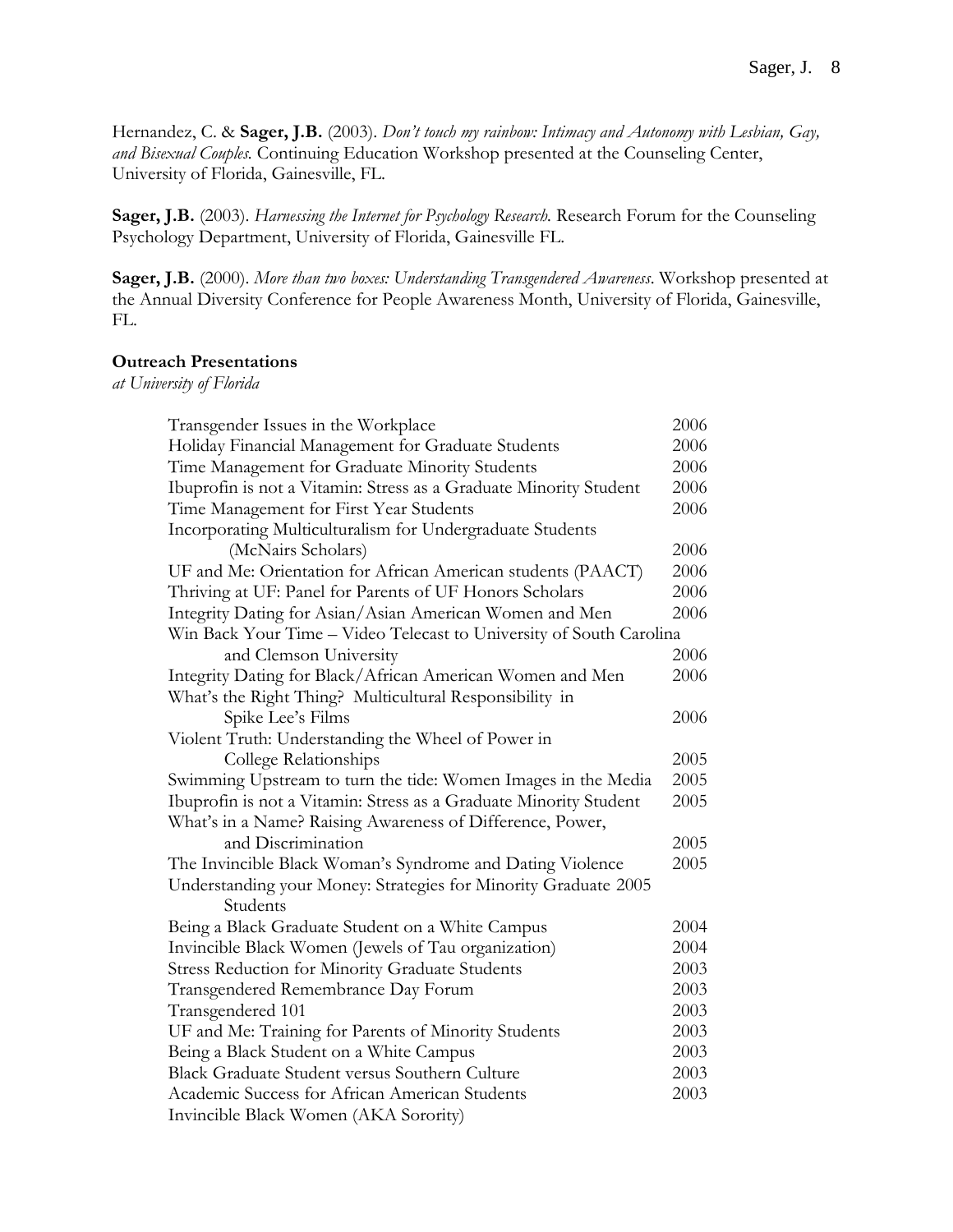| How to be a true friend: Supporting the LGB FRIENDS program       | 2003 |
|-------------------------------------------------------------------|------|
| Recruitment Counseling: Training for Sorority Rush                | 2002 |
| It takes an office to raise an LGB co-worker: LGB issues          |      |
| in the workplace                                                  | 2001 |
| Stalking Forum (University Police Department)                     | 2001 |
| Sticky Labels: Labels in the LGB community                        | 2001 |
| Pink or Blue: Introduction to Transgendered Issues                | 2000 |
| Dream Interpretation                                              | 2000 |
| <b>Stress Management</b>                                          | 2000 |
| Networking through APA as an undergraduate (Psi/Chi)              | 1993 |
| at The Pennsylvania State University                              |      |
| Differences in Psychology: Roundtable discussion                  | 1998 |
| Advocacy in Psychology (workshop)                                 | 1997 |
| at University of Oklahoma                                         |      |
| Social skills for developmentally disabled individuals            |      |
| (State of Oklahoma Chiefs of Psychology meeting)                  | 1996 |
| Sexual Orientation and Gender Identity: Implications for Practice | 1996 |

# **Teaching Experience**

**Instructor,** Survey of Professional Psychology, Ethics Masters class (Fall, 2007; Spring, 2008) This course surveys various professional activities in psychology and the legal and ethical responsibilities of the psychology professional. Masters level students learn underlying ethical principles relevant to a broad range of issues in the field of psychology, as well as to interpret and act upon various situations appropriately and effectively. Content includes issues such as subject and client rights, confidentiality, duty to warn and protect dual relationships, supervision and consulting, ethics with special populations, and ethical decision-making models.

### **Instructor,** Personality Theory (Spring, 2004; Fall, 2003)

Undergraduate course (120 and 60 students, respectively) focusing on classic and current personality theory. Strong multicultural and feminist component. Included use of Web CT, online discussions and email/live Internet office hours. Supervision of graduate and undergraduate teaching assistants.

### **Instructor,** Florida First Year (Fall, 2001)

Undergraduate course (30 students) designed to assist first-year students in adjustment to the University. Large component dedicated to multicultural awareness.

**Teaching Assistant**, Sexual Identity of Lesbians, Gays, and Bisexuals (Fall, 1999)

Undergraduate course (300 students) focusing on sexual orientation issues, including developmental theory, multiple identities, stigma, heterosexism, and lifespan issues. Supervisor: Anthony D'Augelli, Ph.D.

### **Guest Lectures**

"Client Centered Theory: Application for Lawyers." Social Justice Lawyering, Levin College of Law University of Florida, Fall 2015.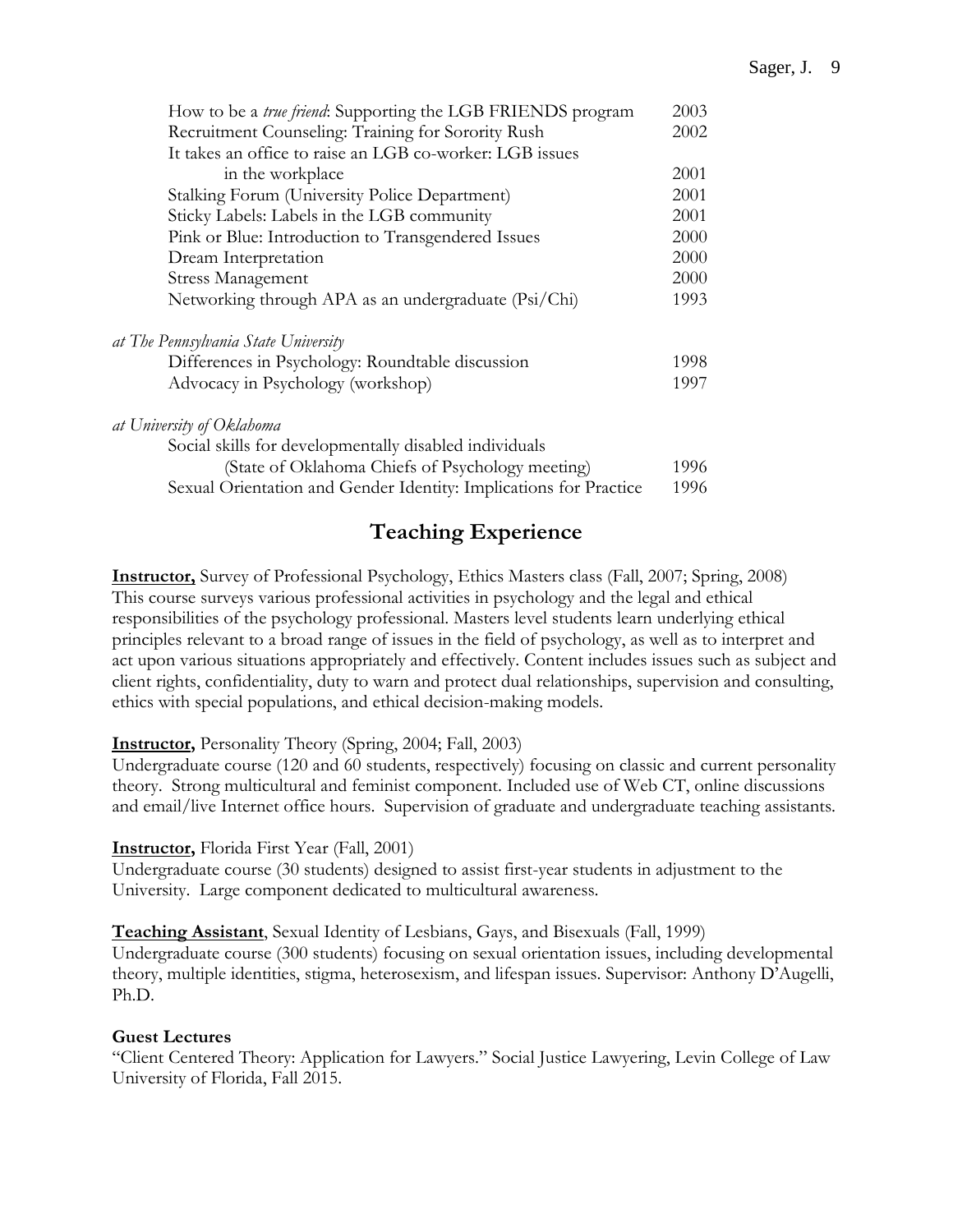"Juveniles with Sexual Behavior Problems." Juvenile Law Seminar, Levin College of Law University of Florida, Spring and Summer 2012.

"Counseling Transgendered Students at Counseling Centers." Internship Seminar and Practicum Supervision, University of Florida, June 2006.

"Social, financial and academic adjustment to College." Reading and Writing in the Content Area course, University of Florida, July 2005.

"Counseling Transgendered Clients." Counseling Lesbian, Gay, Bisexual and Transgendered Clients graduate course, University of Florida, October 2004; September 2003.

"Axis II, I see you." Abnormal Psychology course, University of Florida, March 2004.

"There's no crying in baseball: Affect in Psychotherapy." Pre-practicum course, University of Florida, February 2004; February 2002; March 2001.

"The First Session: Creating Connection in Counseling Sessions." Pre-practicum course, University of Florida, March 2003.

"White privilege and white racial identity." Multicultural Counseling, University of Florida, February 2003, September 2002, February 2002; October 2001; June 2001. Santa Fe Community College, March 2002.

"Alls Well that Ends Well: Recruitment Counseling." Rho Chi, University of Florida, March 2002.

"Sticky Labels: Labels in the LGB community." Exceptional people course, University of Florida, February 2001.

"Attending skills in Psychotherapy." Pre-practicum course, University of Florida, January 2001.

"Who's line is it in therapy? Understanding differences in counseling theory." Introduction to Psychology, University of Florida, December 2000.

"Counseling Latino/a Gay Clients." Multicultural Counseling, University of Florida, October 2000.

"Working with Lesbian, Gay, Bisexual and Transgendered Clients: Understanding your biases." Foundations of Multicultural Counseling, Pennsylvania State University. February 1998, April 1999.

"Career counseling with Lesbian, Gay, and Bisexual college students." Foundations of Career Development, Pennsylvania State University. October 1997, 1998.

# **Editorial Experience**

**Editorial Assistant**, University of Florida (2001). Web editing for Delgado-Romero, E.A. & Morgan, J.I. (unpublished). Changing Technology and Psychology Practice: Taking time out to consider the impact of technology on clinical practice.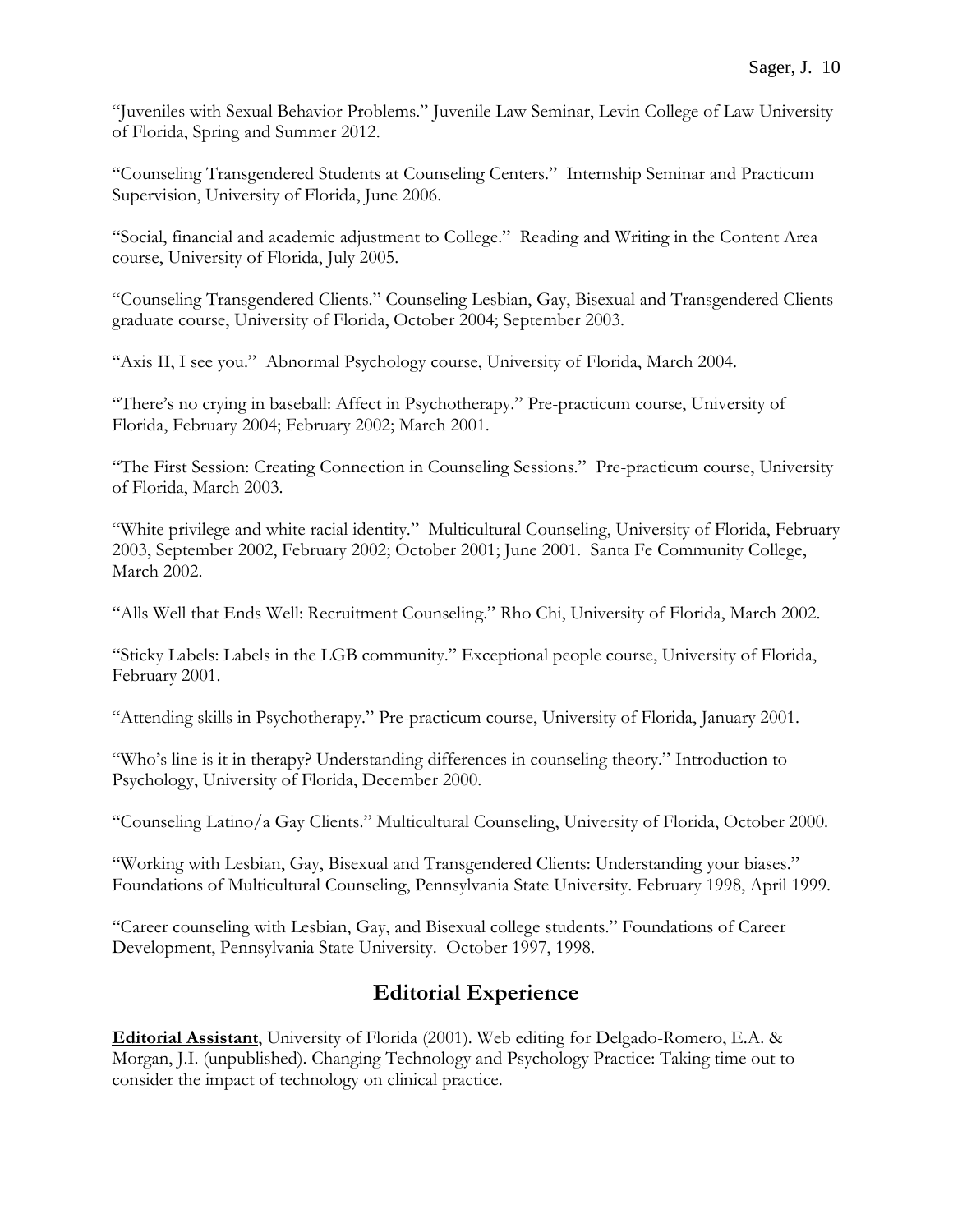**Editorial Assistant**, The Pennsylvania State University (1997-1998). Assisted in editing: Perez. R., DeBord, K., & Bieschke, K. (1999). Handbook of Counseling and Psychotherapy with Gay, Lesbian, and Bisexual Clients. This is an edited book with a collection of invited chapters addressing counseling and therapy with lesbian, gay, and bisexual individuals. Supervised by Kathleen Bieschke, Ph.D.

# **Research Experience**

**Research Assistant**, Division 17 Section on Women (SAW) (1998-1999). Mentoring and Professional Development committee. Project involved proposing and developing a casebook on mentoring and professional development of women. Supervised by Kathleen Bieschke, Ph.D.

**Research Assistant**, University of Oklahoma (1995-1997). Project involved a qualitative examination of attachment among adult children of divorced families. Responsible for analyzing data and writing presentation materials. Supervised by Cal Stoltenberg, Ph.D.

**Research Assistant**, University of Oklahoma (1995-1997). Project involved an extensive investigation of somatic health, depression and anger in adult mental health outpatients. Implemented and managed project procedures, simplified data collection process, trained and supervised additional masters students in procedure. Supervised by Terry Pace, Ph.D.

**Research Assistant**, The University of Florida (1993-1994). Assisted in an analysis of current literature regarding the application of the ELM in School Psychology and contributed to the organization/format of the paper. Citation: Petty, R. E., Heesacker, M. & Hughes, J. M. (1997). The elaboration likelihood model: Implications for the practice of school psychology. *Journal of School Psychology, 35*(2), 107-136. Supervised by Martin Heesacker, Ph.D.

**Research Assistant**, University of Florida (1993-1994). Supervised and conducted experiments. Also assisted in the refinement of experimental procedures. Supervised by James Sheppard, Ph.D.

### **Professional Service**

**Partnership for Strong Families** (2012-2015). Member of the Clinical Review Team. This team provides a proactive approach to serving children in care. The team meets semi-monthly to review relevant child information and engage in thoughtful discussion for those children who have intense behavioral and mental health needs.

### **American Psychological Association**

**American Psychological Association of Graduate Students – Advocacy Coordinating Team (APAGS-ACT) Regional Coordinator** (1997-2000). Served as regional coordinator and worked with over 300 campus representatives of APAGS. APAGS current membership is over 41,000 graduate and undergraduate students. Created a more active role of educating and working with graduate psychology students by recruitment of new APA student affiliates, campus representatives, and faculty mentors. Advocated at the local, state, and national level by organizing letter writing campaigns and disseminating information relating to legislation. Attended the State Leadership Conference in Washington, D.C. (March 1998 and March 1999) to lobby for student psychological concerns, as well as assisting the SPA's in policy-making as it concerns psychology and the provision of psychological services.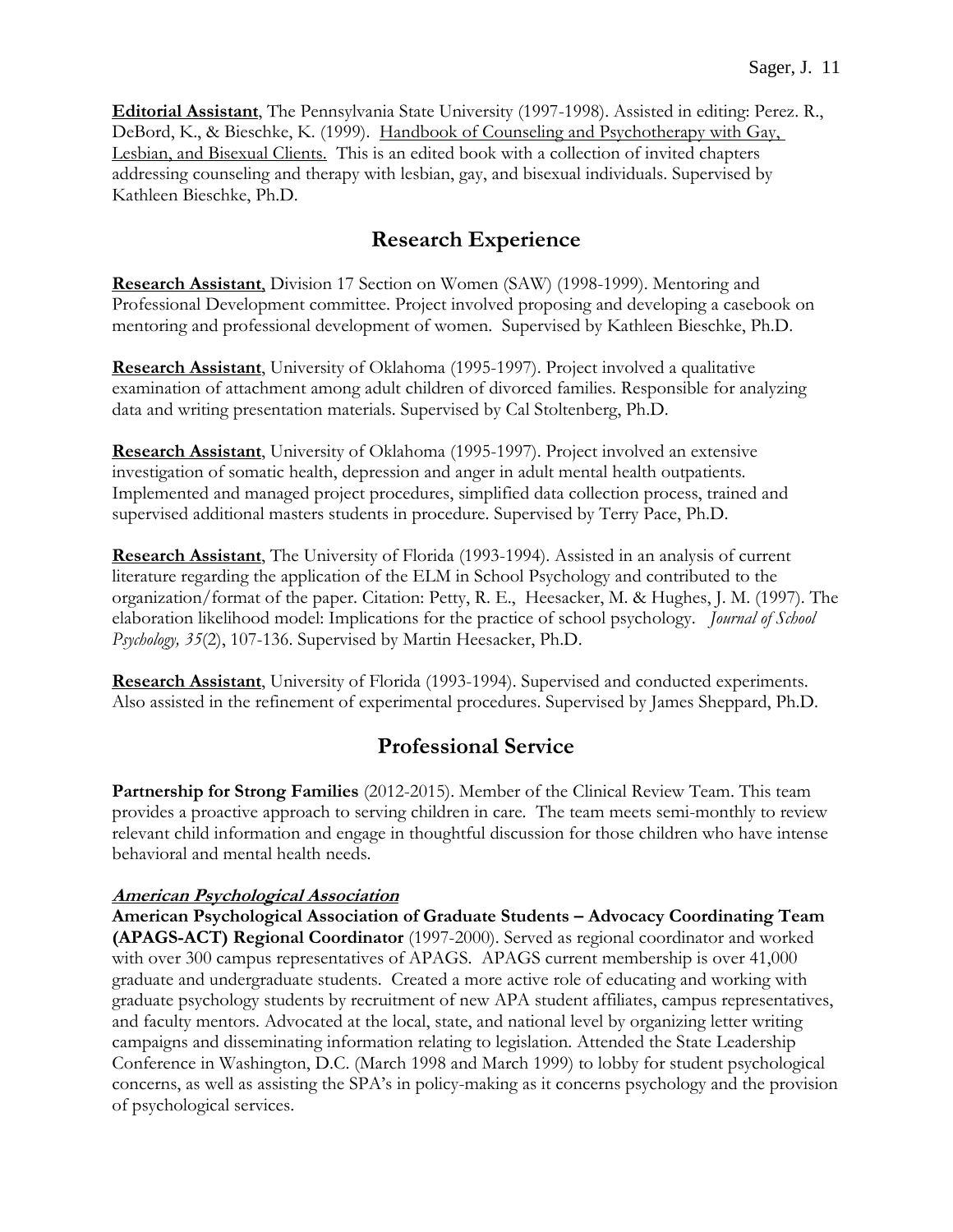**Web Site Administrator** (1998-1999). Responsible for maintaining the APAGS-ACT web site. Assisted in graphic design of web page and personally responsible for organization of material on site.

**Co-Editor of APAGS-ACT Newsletter** (1997-1998). Responsible for editing and writing several articles for the semi-annual Advocacy Coordinating Team newsletter, which is distributed to all campus representatives (over 300) and sent to all psychology department undergraduate and graduate chairs in North America.

### **University**

**Division of Student Affairs: Lesbian, Gay, Bisexual and Transgendered Director search committee,** University of Florida (2006)

**Lesbian, Gay, Bisexual and Transgendered Concerns Committee,** University of Florida (2005-2006).

**Association of Black Faculty and Staff,** University of Florida (2004-2007).

**Faculty Advisor**, University of Florida. Filipino Student Association (2004-2007).

**Faculty Advisor**, University of Florida. Gator Gay-Straight Alliance (2001-2006).

**Friends Network (LGBT),** University of Florida (2000-2007). Revision committee member (2005).

**Diversity Institute Advisory Board,** Institute of Black Culture, University of Florida (2003-2004).

**Lesbian, Gay, and Bisexual Network Member**, The Pennsylvania State University (1998-2000).

### **Departmental/College**

**Intern Selection Committee,** University Counseling Center, University of Florida (2000-2001).

**Alcohol Abuse Initiative,** University Counseling Center, University of Florida (2002). Designed flyer to target college students' binge drinking using the Health Belief Model.

**Web Page Developer,** University Counseling Center, University of Florida (2000-2001). Updated and revised sections of the Counseling Center web site.

**Conference Organizer**, Counseling Psychology and Rehabilitation Services Department, The Pennsylvania State University (1997-2000). Organized "Advanced Job Development" conference for Long Term Training and Job Placement and Job Development Grant, U.S. Department of Education, Rehabilitation Services Administration. Developed conference itinerary and agenda, contacted speakers, and organized conference site services, such as hotel registration and food plans. Created needs assessment and evaluation materials.

**Web Site Administrator**, Counseling Psychology Department, The Pennsylvania State University. Solely responsible for maintaining the Counseling Psychology web site (1998-2000). Coordinated,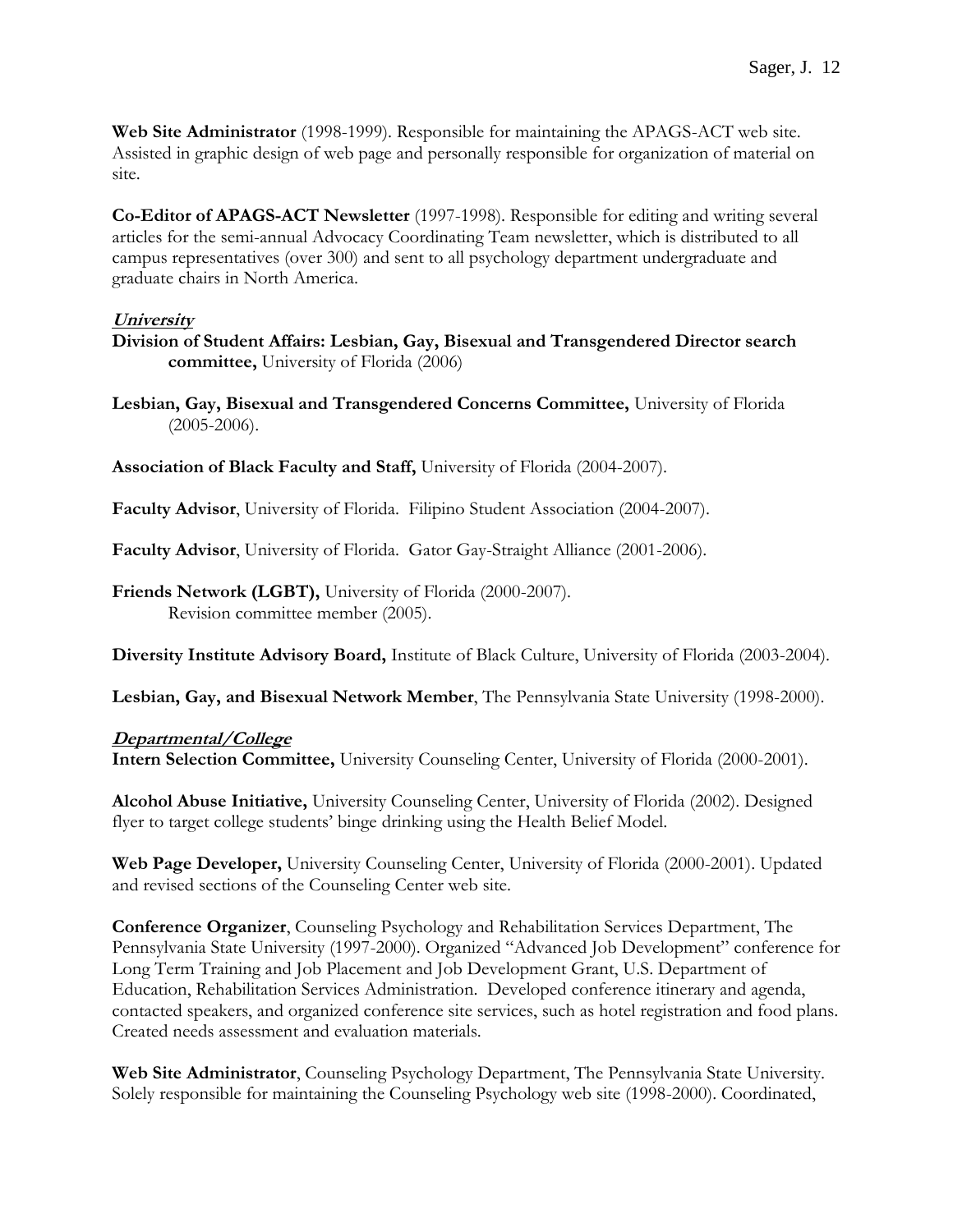integrated, and managed information contributed to the web site; established template formats and logical structures for web pages, as appropriate. Assisted in graphic design of web.

**Listserv Administrator**, Counseling Psychology Department, The Pennsylvania State University (1997-2000). Created departmental listserv to assist with distribution of materials and increase faculty-student interaction. Responsible for maintaining listserv and updating when necessary.

**Graduate Student Representative**, Counseling Psychology Department, The Pennsylvania State University (Spring Semester, 1999).

**Listserv Engineer**, Rehabilitation Services Department, The Pennsylvania State University (Fall Semester, 1998). Created departmental listserv to assist with distribution of materials and increase faculty-student interaction.

**Counseling Psychology Curriculum Revision Committee**, The Pennsylvania State University (Spring Semester, 1998).

# **Volunteer Service**

**Board of Trustee Member,** Jewish Council of North Central Florida (2005-2007). Involved in various aspects of the organization, including fundraising to support local and international causes, volunteer outreach, and educational seminars.

**Crisis Line Counselor**, Alachua County Crisis Center, Gainesville, FL (1993-1995). Six week-long intensive training in crisis assessment and intervention. Volunteered three hours each week to provide services to the Gainesville community.

# **Honors and Distinctions**

**Anderson Scholars Faculty Honoree,** University of Florida (2004). Awarded to faculty who "inspire" students. Faculty are selected by students with a 3.5 or higher GPA.

**People Awareness Grant**, University of Florida (2000). Grant awarded to programming dedicated to diversity issues during annual People Awareness Month.

**Member**, Phi Lambda Theta National Honor Society in Education, The Pennsylvania State University (1998 - 2000).

**Graham Endowed Fellowship**, The Pennsylvania State University (1997). Fellowship awarded for recruitment based on excellence in academics, GRE scores, and research experience.

**Early Admission Scholarship**, University of Florida (1990-1991). Full merit scholarship for high school students completing senior year of high school while enrolled as a full time student at the University of Florida.